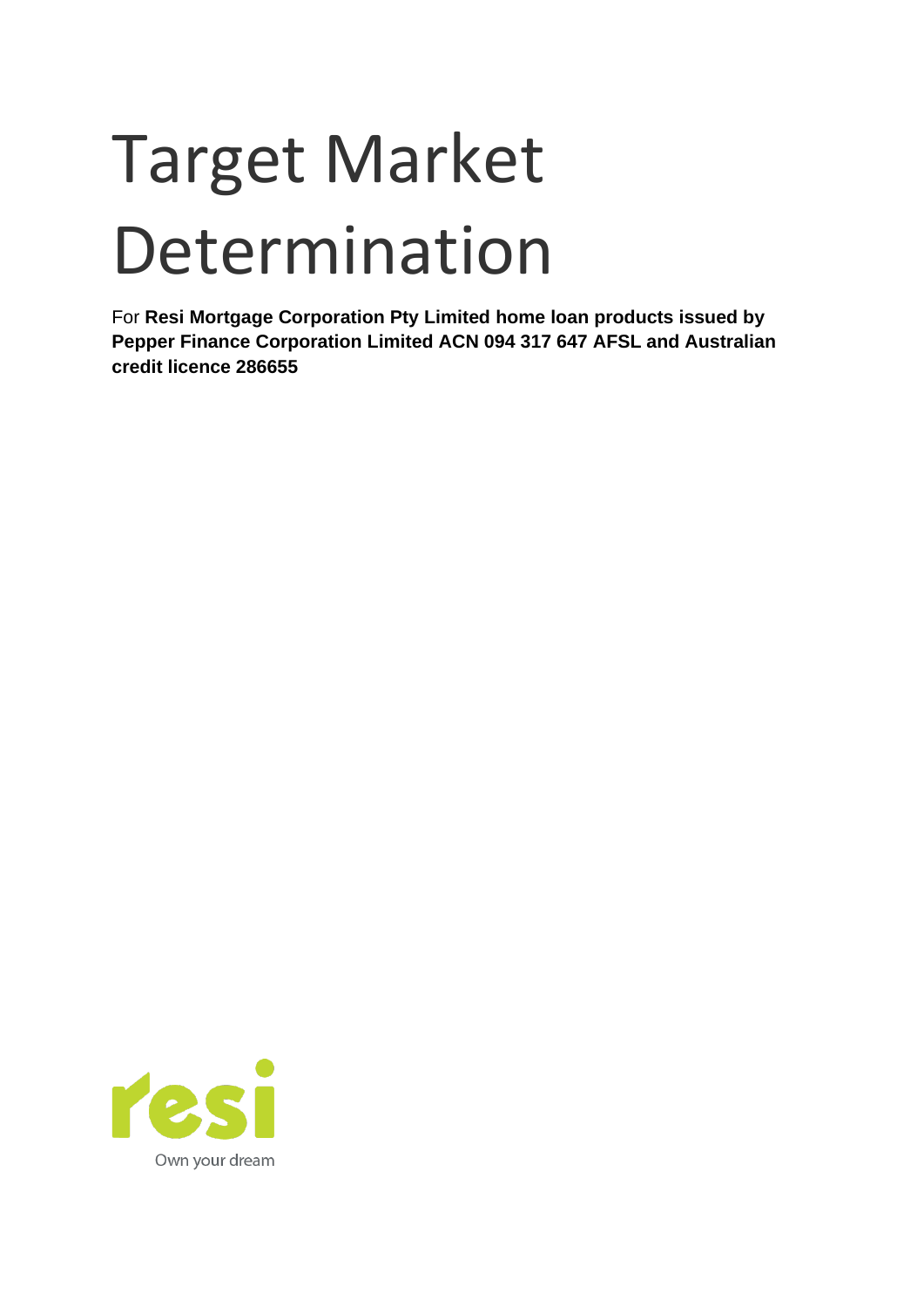

## 1. About this document

This Target Market Determination (TMD) provides information about the target market for the Resi Renew and Resi Restart home loan products<sup>1</sup>. It outlines the likely objectives, financial situation and needs of the target market as well as the key attributes of the product.

This document is not to be treated as a full summary of the product's terms and conditions and is not intended to provide financial advice. Consumers must refer to the product terms and conditions detailed below when making a decision about this product:

- General Terms & Conditions
- Pepper Money Loan Agreement
- Mortgage Common Provisions

Target market determination date

5 October 2021

# 2. Description of target market, including likely objectives, financial situation and needs

The features of this product, including its key attributes have been assessed as meeting the likely objectives, financial situation and needs of consumers who:

- satisfy our eligibility criteria, including (but not limited to):
	- o being 18 years or older at the time of application;
	- o being resident of Australia; and
	- o receiving sufficient and consistent income;
- require a loan secured by owner occupied or investment residential property for the purpose of:
	- purchasing residential property;
	- o refinancing a loan secured against residential property; and/or
	- o accessing equity in a residential property;
- require the flexibility of a variable interest rate;
- may require the option for a sub-offset account for deposits to offset interest;
- may require the option to access redraw from the sub-offset account;
- may require the ability to make unlimited extra repayments.

Whilst variable interest rates fluctuate, the product has been assessed as meeting the likely objectives, financial situation and needs of consumers in the target market because it allows them to make additional repayments and/or deposit funds into a sub-offset account to reduce interest payable whilst retaining the ability to draw on those funds when required.

<sup>1</sup> *Credit services for Resi Renew and Resi Restart products are provided by Resi Mortgage Corporation Pty Limited ABN 66 138 789 161 Australian Credit Licence 390 261 ("Resi Mortgage Corporation") and its appointed representatives. Credit for Resi Renew and Resi Restart products is provided by Pepper Finance Corporation Limited ACN 094 317 647 ("Pepper"). Pepper Money Limited ACN 094 317 665, Australian Credit Licence 286655 acts on behalf of Pepper.*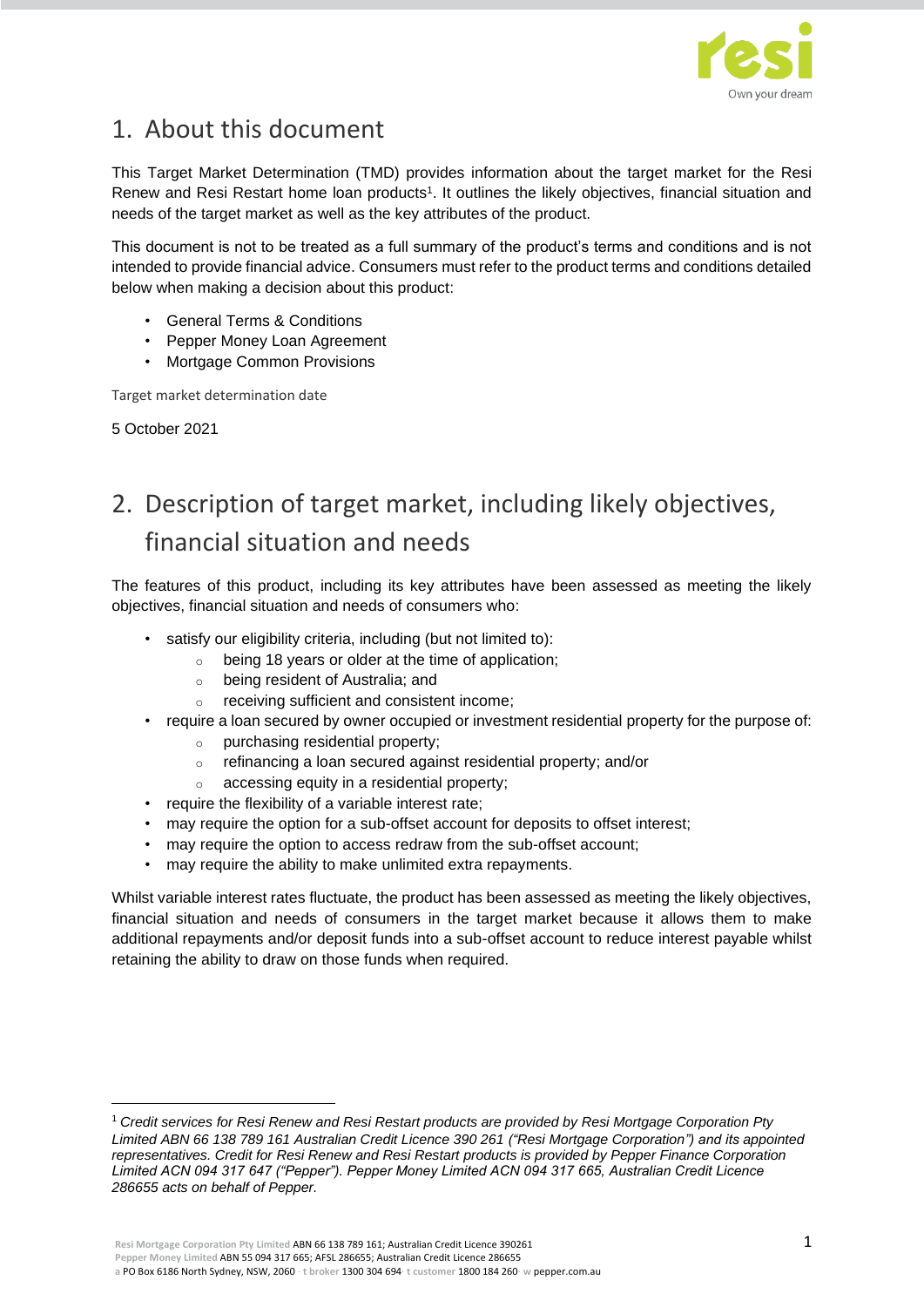

Purchase or refinance of an owner-occupied residential property^

This product allows consumers to finance the purchase or refinance of an owner-occupied residential property and make principal and interest repayments in order to reduce the overall debt and build equity in the property.

#### Purchase or refinance of an investment residential property^

This product allows consumers to finance the purchase or refinance of an investment residential property with the ability to select principal and interest repayments in order to reduce the overall debt and build equity or interest only repayments for tax purposes.

#### Access equity^

This product allows consumers to access part of the equity in their owner occupied or investment residential property in order to use the funds for an approved purpose in accordance with our lending criteria.

^The maximum term, loan size, fees and charges and Loan to Valuation Ratio will vary depending on the consumer's circumstances, including the method of income validation and credit history. E.g., discharged bankrupt or defaults. Refer to the key product attributes below to ensure that the available product options meet the consumer's likely objectives, financial situation and needs.

Key product attributes

- Principal and interest loan repayments
- Interest only loan repayments up to 5 years
- Loan term up to 40 years
- Equity access, purchases and refinances acceptable
- Availability of a Redraw Facility
- Availability of an Interest Offset sub-account;
- Ability to make additional repayments at no additional cost
- Ability to finance loan related fees onto the loan amount (to a limit defined by the lender) for example, risk fees can be capitalised on the loan amount up to the maximum allowable Loan to Valuation Ratio limit, provided loan serviceability is met.
- Availability of a Visa debit card\* for everyday access to additional funds including ATMs
- Access to online banking including BPay
- Pricing for risk:
	- $\circ$  If a loan is approved, the interest rate offered and fees and charges will depend on our assessment of a number of factors at the time of application including the consumer's credit history and the nature of the security property
	- $\circ$  The interest rate offered may be higher than our published starting rate(s), depending on the consumer's circumstances (e.g. Loan to Valuation Ratio, credit history, loan size, security property type etc) and this risk loading will apply for the loan term.

\*Visa debit card issued by Indue Limited

Fees and Charges^

- Establishment Fee (including one valuation)
- Monthly account keeping fee
- Mortgage risk fee/ Lender protection fee

Other fees and charges may apply, as set out in the loan agreement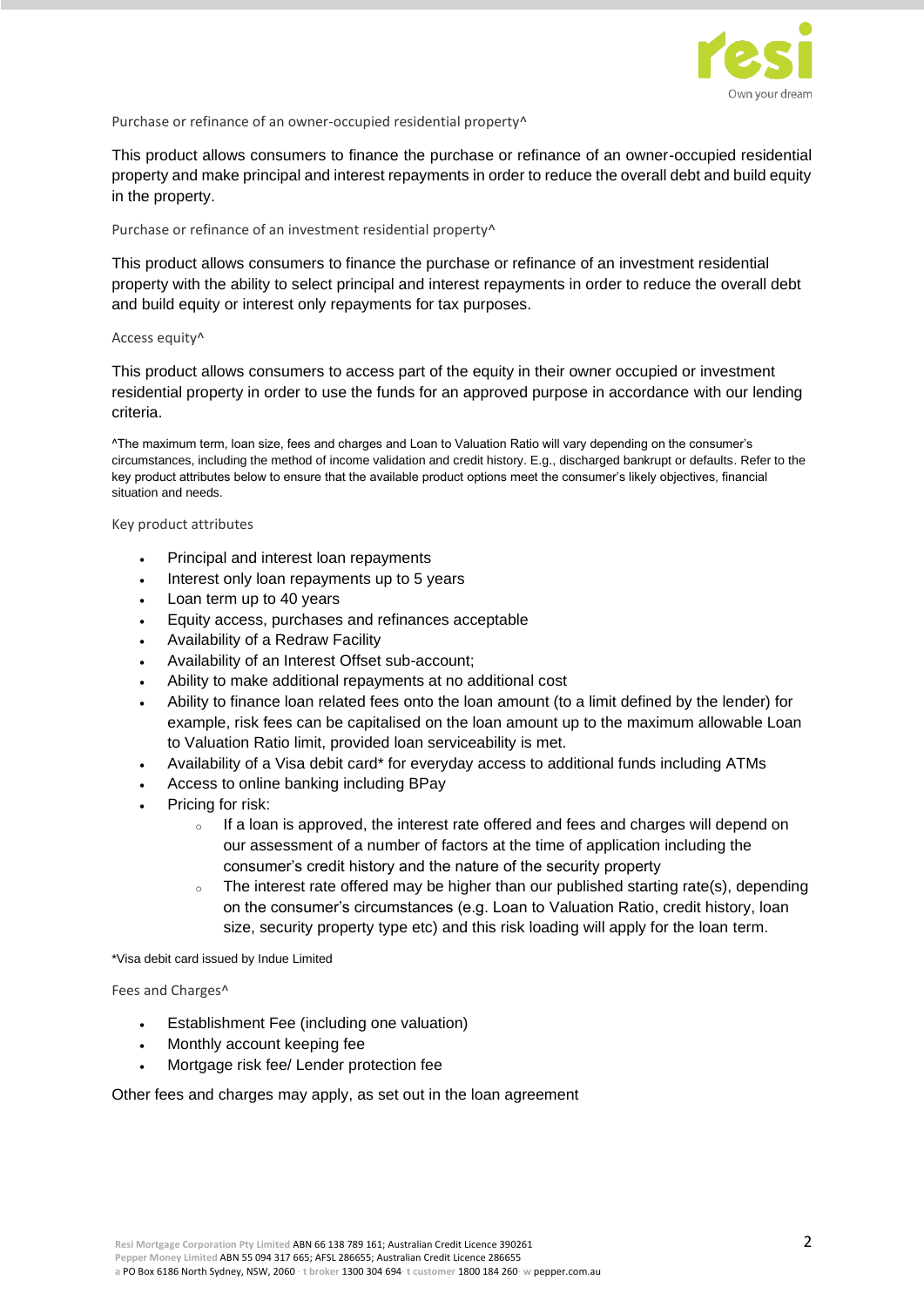

#### Excluded class of consumers

This product may not be suitable for individuals who:

- do not satisfy our eligibility criteria;
- need to borrow greater than 95% Loan to Valuation Ratio;
- require a loan term greater than 40 years;
- require a fixed interest rate loan;
- are borrowing to construct a dwelling; and/or
- require a line of credit facility.

### 3. How this product is to be distributed

#### Distribution channels and conditions

This product is designed to be distributed through the following channels:

• Resi Mortgage Corporation and Pepper Money accredited mortgage brokers subject to Best Interests Duty (**Third Party Channel**); and

The distribution channels are appropriate because:

- the product has a wide target market;
- our Third Party Channel consists of accredited brokers that are subject to a higher duty under Best Interests Duties to ensure that the product is in the best interests of the particular consumer;
- our application and approval process has controls in place to ensure all approved consumers meet our eligibility and lending requirements; and
- we conduct adequate training, upfront and ongoing due diligence and monitoring of distributors including the ongoing provision of information to these distributors.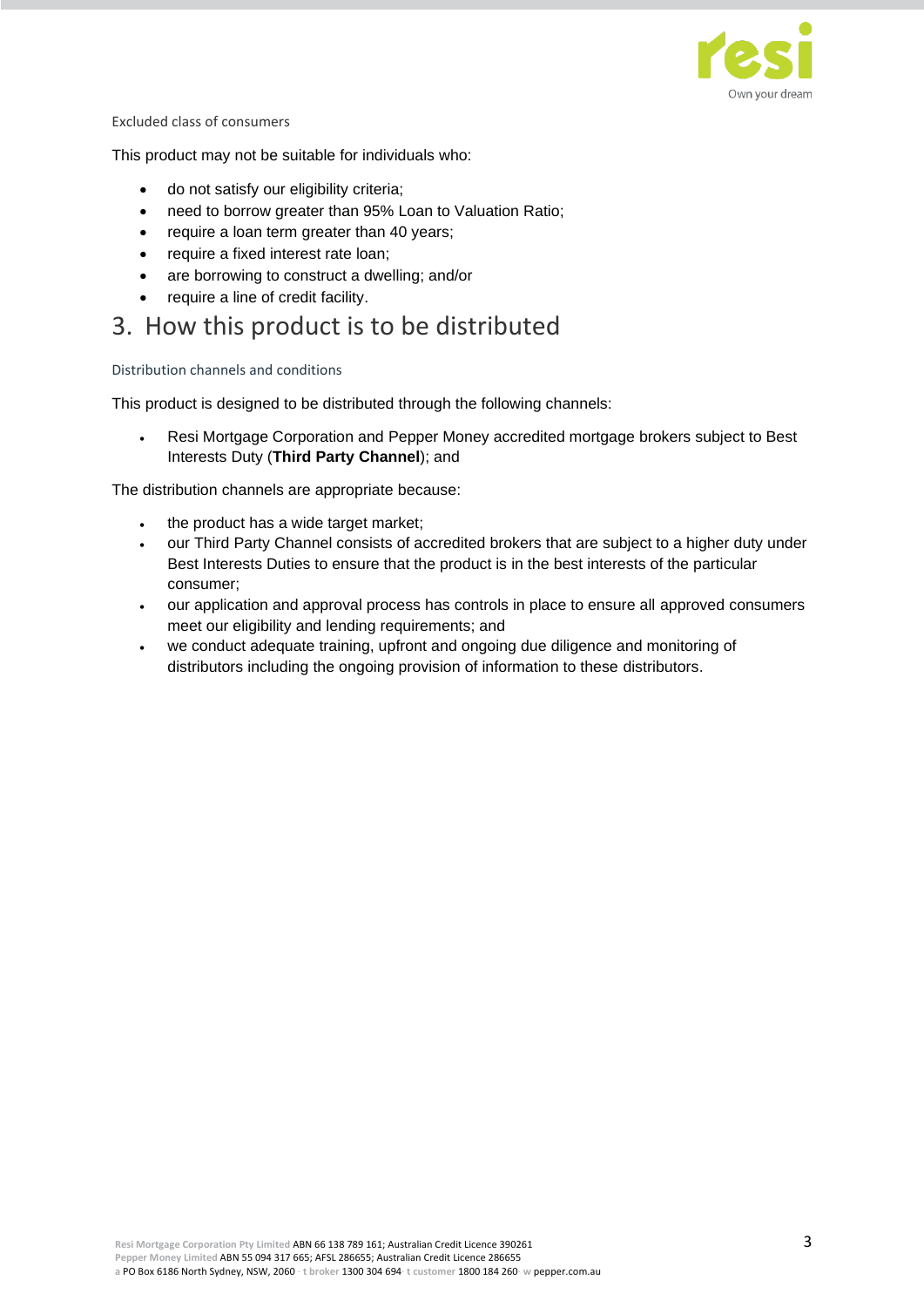

## 4. Reviewing this target market determination

We will review this TMD in accordance with the following:

| Review periods  | First review date: within twelve months of the effective date.<br>Periodic reviews: every twelve months after the initial review and<br>each subsequent review.                                                                                                                                                                                                                                                                                                                                                                                                                                                                                                                                                                                                                                                                                                                                                           |
|-----------------|---------------------------------------------------------------------------------------------------------------------------------------------------------------------------------------------------------------------------------------------------------------------------------------------------------------------------------------------------------------------------------------------------------------------------------------------------------------------------------------------------------------------------------------------------------------------------------------------------------------------------------------------------------------------------------------------------------------------------------------------------------------------------------------------------------------------------------------------------------------------------------------------------------------------------|
| Review triggers | The review triggers that would reasonably suggest that the TMD is<br>no longer appropriate include (but are not limited to):<br>There is a material change to the product or the terms and<br>$\bullet$<br>conditions of the product<br>A significant dealing of the product to consumers outside the<br>$\bullet$<br>target market occurs<br>External events such as adverse media coverage or<br>$\bullet$<br>regulatory attention suggest that the target market for the<br>product might not be appropriate; and<br>There is a significant change in product related metrics,<br>$\bullet$<br>including, but not limited to:<br>increased complaints in relation to the purchase or<br>$\circ$<br>use of the product;<br>increased declined loan applications;<br>$\circ$<br>high rates of default;<br>$\circ$<br>high rates of hardship;<br>$\circ$<br>high numbers of consumers refinancing their loans.<br>$\circ$ |

Where a review trigger has occurred, this TMD will be reviewed within 10 business days. Meanwhile, we will cease to offer this product to our consumers until our review concludes and any necessary changes to the product or TMD, including distribution methods, are made.